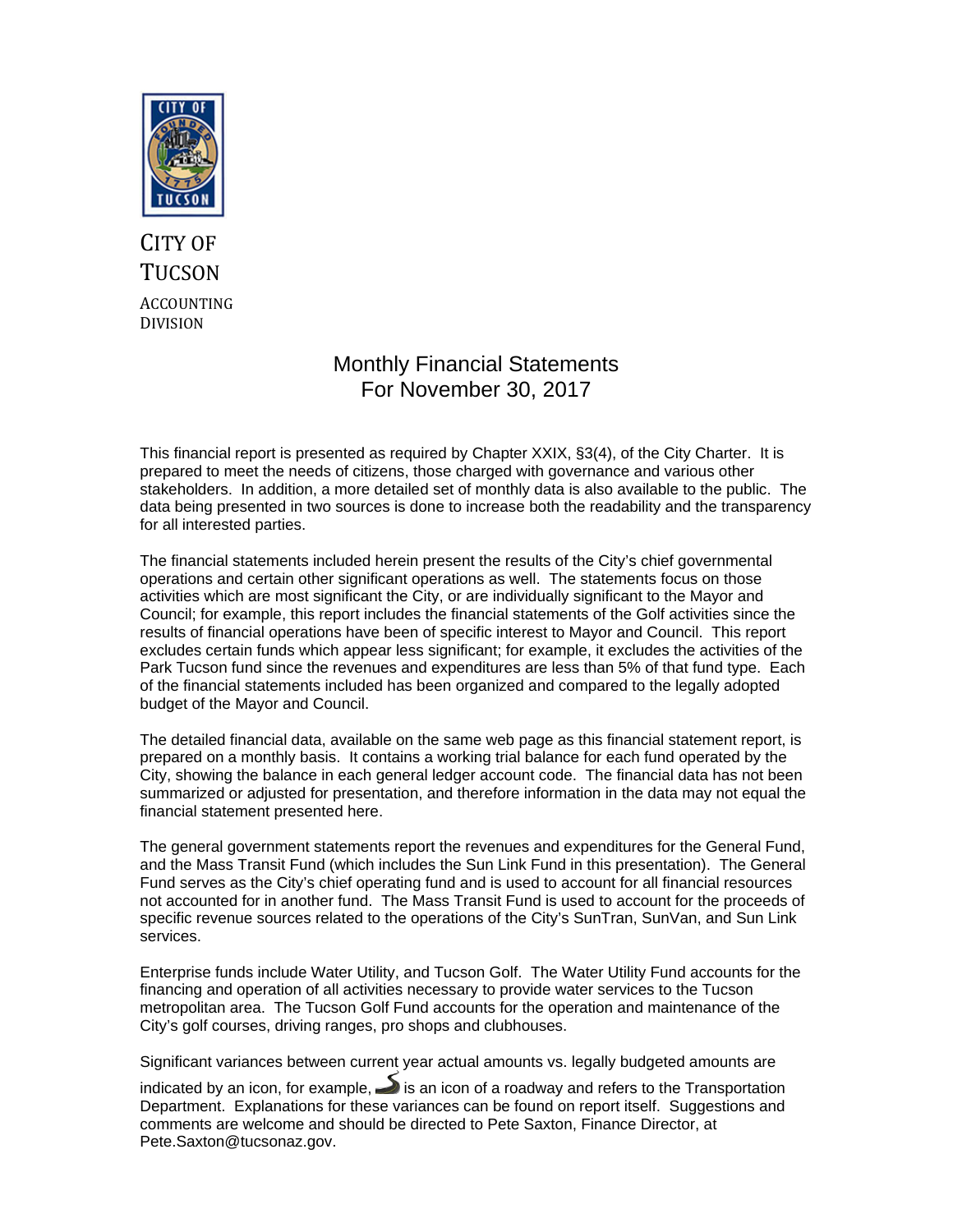General Fund For the period July 1, 2017 through November 30, 2017

### Overall Evaluation

The overall revenue is slightly below budgeted expectations, due to seasonal variations and timing of property tax collections.

| <b>Revenues</b>                     |        | <b>YTD Actuals</b><br>(in millions) | <b>YTD Actuals</b><br>Graphed                                                                                         | % of Prorated (Y-<br>T-D) Budget |       | <b>Expenditures by Dept</b><br>for Operations | <b>YTD Actuals</b><br>(in millions) | <b>YTD Actuals</b><br>Graphed | % of Prorated (Y<br>T-D) Budget |
|-------------------------------------|--------|-------------------------------------|-----------------------------------------------------------------------------------------------------------------------|----------------------------------|-------|-----------------------------------------------|-------------------------------------|-------------------------------|---------------------------------|
| <b>Primary Property Taxes</b>       |        | \$5.4                               |                                                                                                                       | $85.6\%$                         |       | Mayor and Council                             | \$1.0                               |                               | 98.9%                           |
| <b>Business Privilege Tax</b>       |        | \$67.0                              |                                                                                                                       | 100.9%                           |       | City Manager                                  | \$1.5                               |                               | 79.3%                           |
| <b>Other Local Taxes</b>            |        | \$18.6                              | <b>Service Service</b>                                                                                                |                                  | 84.8% | Housing & Community Developmen                | \$0.8                               |                               | 75.4%                           |
| <b>Contributions and Subsidies</b>  |        | \$2.7                               |                                                                                                                       | 105.0%                           |       | Finance                                       | \$3.0                               |                               | 90.5%                           |
| <b>State-Shared Income Tax</b>      |        | \$16.4                              | <b>Contract Contract Contract Contract Contract Contract Contract Contract Contract Contract Contract Contract Co</b> | 59.1%                            |       | City Attorney                                 | \$3.1                               |                               | 97.3%                           |
| <b>State-Shared Sales Tax</b>       |        | $$13.8$                             |                                                                                                                       | $66.8\%$ $\Box$                  |       | Procurement                                   | \$1.2                               |                               | 93.1%                           |
| <b>State Auto Lieu Tax</b>          |        | \$7.0                               |                                                                                                                       | $68.0\%$ $\rightarrow$           |       | City Court                                    | \$3.5                               |                               | 91.5%                           |
| Licenses and Permits                |        | \$10.7                              |                                                                                                                       |                                  | 85.9% | City Public Defender                          | \$1.1                               |                               | 95.7%                           |
| <b>Charges for Current Services</b> |        | \$15.8                              |                                                                                                                       |                                  | 90.0% | City Clerk                                    | \$1.3                               |                               | 93.0%                           |
| <b>Miscellaneous Revenue</b>        |        | \$3.6                               |                                                                                                                       |                                  | 46.0% | <b>Information Technology</b>                 | \$9.5                               |                               | 111.1%                          |
|                                     | Total: | \$161.0                             |                                                                                                                       | 83.1%                            |       | <b>Human Resources</b>                        | \$0.9                               |                               | 96.1%                           |

Explanations for individually significant variances are discussed on next page.

### Overall Evaluation of Expenditures:

The majority of department expenditure totals are below the budgeted values; some are above. Overall, the sum of all general fund expenditures are above budgeted projections by <sup>a</sup> fraction of <sup>a</sup> percent.

| nues                     | <b>YTD Actuals</b><br>(in millions) | <b>YTD Actuals</b><br>Graphed | % of Prorated (Y-<br>T-D) Budget           | <b>Expenditures by Dept</b><br>for Operations | <b>YTD Actuals</b><br>(in millions) | <b>YTD Actuals</b><br>Graphed | % of Prorated (Y-<br>T-D) Budget |
|--------------------------|-------------------------------------|-------------------------------|--------------------------------------------|-----------------------------------------------|-------------------------------------|-------------------------------|----------------------------------|
| ary Property Taxes       | \$5.4                               |                               | $85.6\%$                                   | <b>Mayor and Council</b>                      | \$1.0                               |                               | 98.9%                            |
| <b>ess Privilege Tax</b> | \$67.0\$                            |                               | 100.9%                                     | <b>City Manager</b>                           | \$1.5                               |                               | 79.3%                            |
| r Local Taxes            | \$18.6                              |                               | 84.8%                                      | Housing & Community Developmen                | \$0.8                               |                               | 75.4%                            |
| ributions and Subsidies  | \$2.7                               |                               | 105.0%                                     | Finance                                       | \$3.0                               |                               | 90.5%                            |
| -Shared Income Tax       | \$16.4\$                            |                               | 59.1%                                      | City Attorney                                 | \$3.1                               |                               | 97.3%                            |
| -Shared Sales Tax        | \$13.8                              |                               | 66.8%                                      | Procurement                                   | \$1.2                               |                               | 93.1%                            |
| <b>Auto Lieu Tax</b>     | \$7.0                               |                               | $68.0\%$ $\frac{\phantom{0}}{\phantom{0}}$ | City Court                                    | \$3.5                               |                               | 91.5%                            |
| ses and Permits          | $$10.7$ $\Box$                      |                               | 85.9%                                      | City Public Defender                          | \$1.1                               |                               | 95.7%                            |
| ges for Current Services | \$15.8                              |                               | 90.0%                                      | City Clerk                                    | \$1.3                               |                               | 93.0%                            |
| ellaneous Revenue        | \$3.6                               |                               | 46.0%                                      | <b>Information Technology</b>                 | \$9.5                               |                               | 111.1%                           |
| Total:                   | \$161.0                             |                               | 83.1%                                      | <b>Human Resources</b>                        | \$0.9                               |                               | 96.1%                            |
|                          |                                     |                               |                                            | Planning & Development Services               | \$2.5                               |                               | 96.2%                            |
|                          |                                     |                               |                                            | <b>General Government</b>                     | \$13.0                              |                               | 76.2%                            |
|                          |                                     |                               |                                            | <b>Police Department</b>                      | \$70.0                              |                               | 105.3%                           |
|                          |                                     |                               |                                            | <b>Fire Department</b>                        | \$45.7                              |                               | 110.5%                           |
|                          |                                     |                               |                                            | <b>General Services Department</b>            | \$6.7                               |                               | 86.9%                            |
|                          |                                     |                               |                                            | <b>Environmental Services</b>                 | \$0.7                               |                               | 98.6%                            |
|                          |                                     |                               |                                            | <b>Transportation Department</b>              | \$0.5                               |                               | 94.5%                            |
|                          |                                     |                               |                                            | Parks & Recreation                            | \$10.1                              |                               | 89.1%                            |
|                          |                                     |                               |                                            | <b>Net Transfers</b>                          | \$20.5                              |                               | 92.7%                            |
|                          |                                     |                               |                                            | <b>Total Operations:</b>                      | \$196.7                             |                               | 100.6%                           |

| <b>Expenditures</b>              |       |                     |
|----------------------------------|-------|---------------------|
| for Capital & Debt               |       |                     |
| Debt                             | \$0.2 | 1.9%<br><b>BOND</b> |
| Capital                          | \$2.7 | 77.5%               |
| <b>Total Capital &amp; Debt:</b> | \$2.9 | 20.9%               |

Sources:

"YTD Actuals" are made up of amounts recorded as of the end of the month; any future changes will be reflected in future YTD amounts.

"% of Prorated Budget" is based on <sup>a</sup> straight line formula for budget expectations (months elapsed / 12 months in the year) applied to total budget and compared to YTD Actuals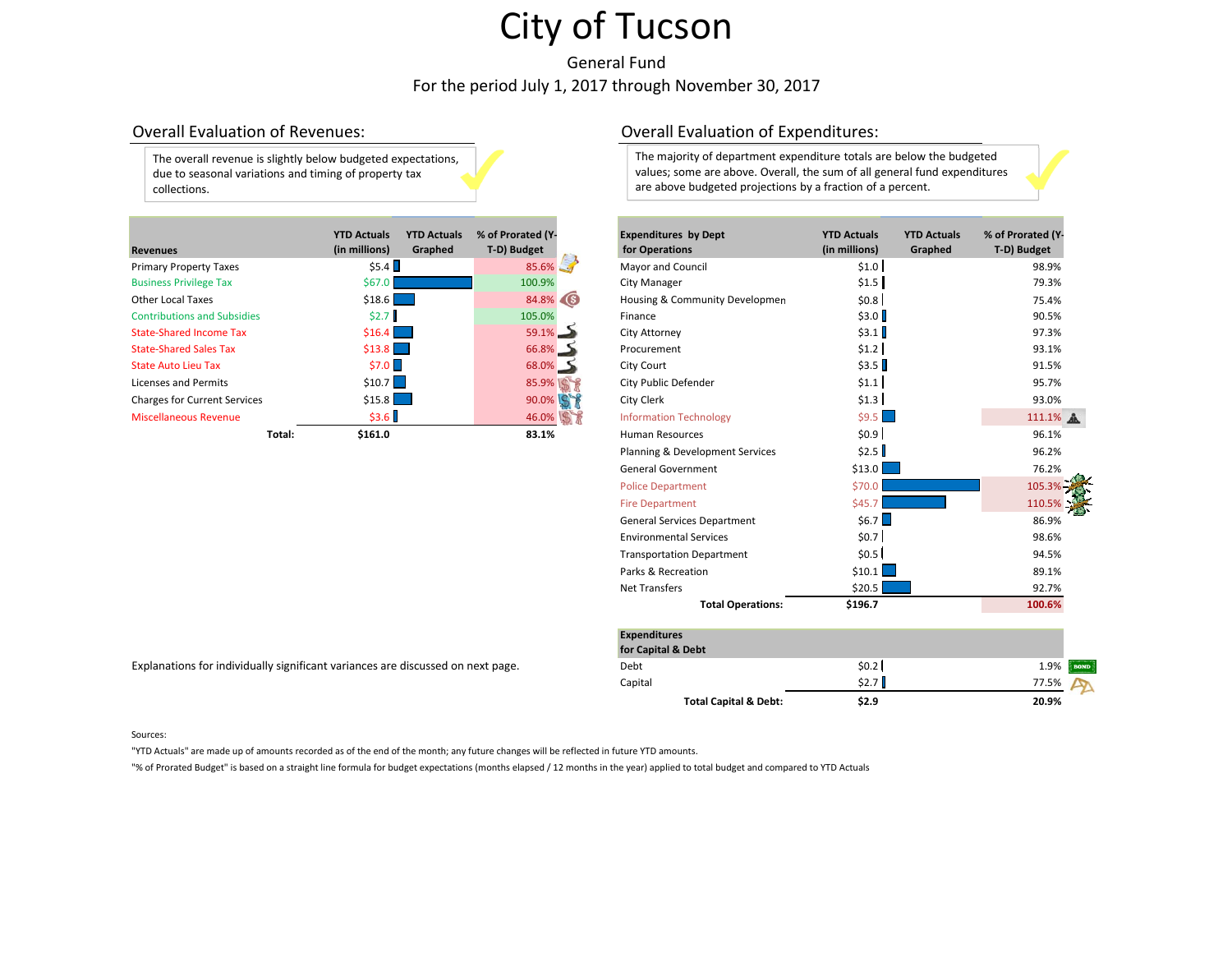General FundFor the period July 1, 2017 through November 30, 2017



Primary Property Taxes are lower than budget by \$0.9 million due to timing of collections. The City is currently in between semi‐annual billing cycles.



Other local taxes are \$3.3 million lower than anticipated, due to lower than normal cell phone and utility taxes collected and seasonal fluctuations. Fiscal year 2018 revenues are expected to be on target to match budget expectations as we get further into the fiscal year.



Tax revenues collected by the State on behalf of the City are lower than anticipated, due to timing of receipts from the State of Arizona and seasonal fluctuations. Additionally, the accrual of FY17 revenues received in FY18 were recorded in October. October and November's figures are in line with historical trends.

Licenses and Permits are lower than projected due to timing of receipts and seasonal fluctuations. The \$50 city license fee is due by Dec 31, 2017. These revenues are expected to be received in December and January. Payments are considered delinquent after January 31, 2018.



Charges for Current Services are \$1.8 million lower than budget projections due mainly to Paramedic Service Charges (\$1.6 million lower than projected) and Zoo Admissions (\$0.4 million lower than projected).



Miscellaneous Revenues are lower than projected mainly due to: Court Fees and Fines are lower than expected by \$0.5 million. Sales of Real Property are under budget by \$1.04 million, as well as Certificate of Participation Proceeds by \$1.67 million, these two items usually include <sup>a</sup> few large proceeds that come in on an annual basis but do not include steady monthly receipts. Rebate revenue came in \$0.3 million lower than projected.

### Explanation of Revenue Variances Explanation of Expenditure Variances



Information Technology expenditures year‐to‐date are \$0.9 million higher than the monthly average due to annual software maintenance contract costs that record higher expenses toward the beginning of the year. Some of the City's software agreements renew each fiscal year, while some renew based on <sup>a</sup> calendar year.



Police expenditures are higher than the prorated budget amount, due to <sup>a</sup> one‐time distribution made to employees as the result of <sup>a</sup> lawsuit filed against the Public Safety Personnel Retirement System.

Fire expenditures are higher than the prorated budget amount, due to <sup>a</sup> one‐time distribution made to employees as the result of <sup>a</sup> lawsuit filed against the Public Safety Personnel Retirement System.



When analyzed on <sup>a</sup> monthly basis debt payments are less than budgeted because debt service payments only occur twice <sup>a</sup> year, at the mid‐point and final annual periods. Annual budgeted amounts are built to be in alignment with the scheduled annual payments.



Capital expenditures are less than expected due to scheduling of capital project expenditures. These projects include the Access Tucson real estate acquisition and the Permits Plus upgrade.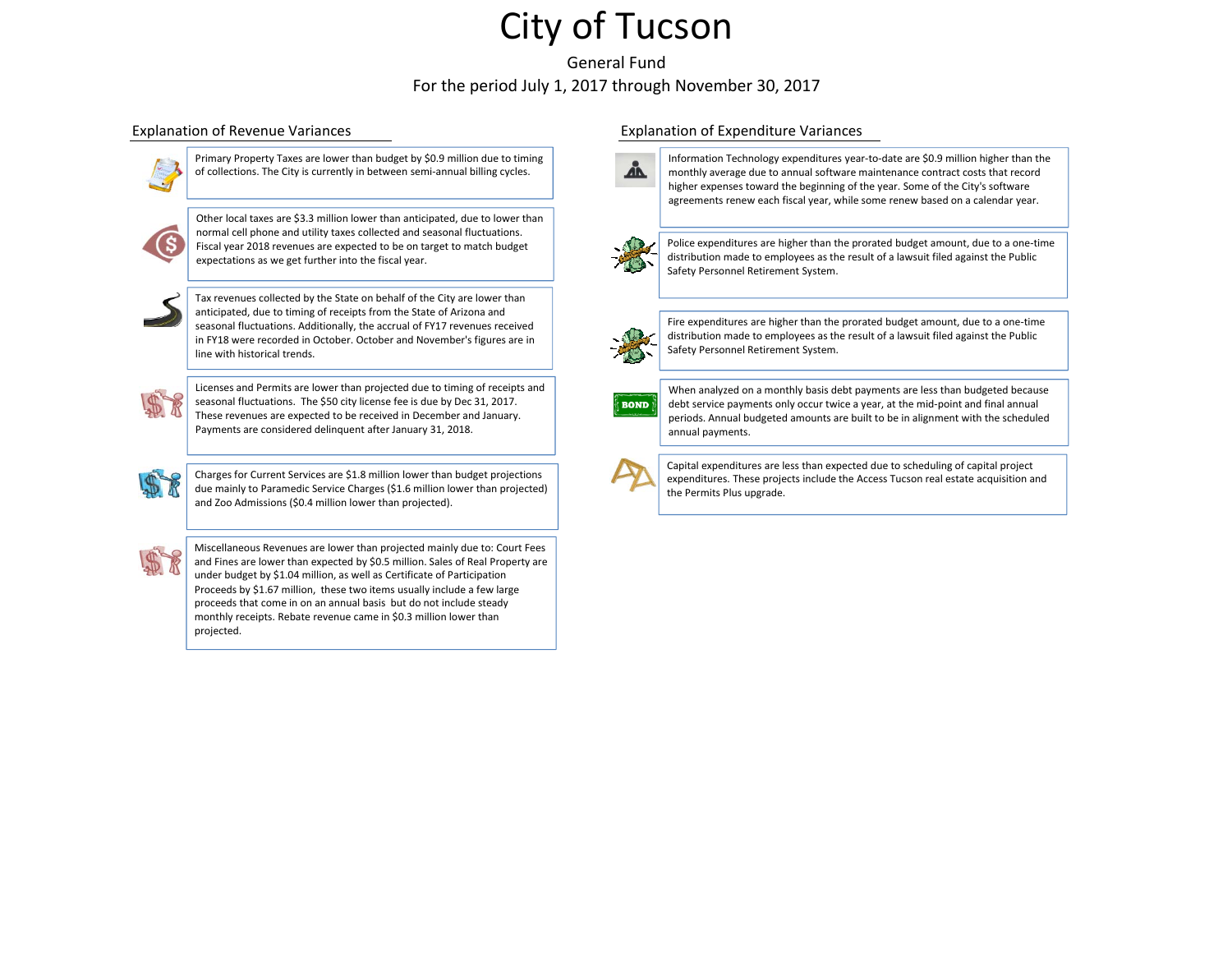Mass Transit including Sun Tran, Sun Van and Sun Link For the period July 1, 2017 through November 30, 2017

Data for Sun Tran and Sun Van

### Overall Evaluation

While individual line items are either above or below the expected budgetary value, the sum of all Sun Link & Sun Van revenue is less than the current expectation.

### Overall Evaluation of Expenditures:

While individual line items are either above or below the expected budgetary value, the sum of all expenditures meets the current expectation.



### **Sun Tran and Sun Van combined Sun Tran**

|                                           |        | <b>YTD Actuals</b> | <b>YTD Actuals</b> | % of Prorated  |    |                                   |        | <b>YTD Actuals</b> | <b>YTD Actuals</b> | % of Prorated  |
|-------------------------------------------|--------|--------------------|--------------------|----------------|----|-----------------------------------|--------|--------------------|--------------------|----------------|
| <b>Revenues</b>                           |        | (in millions)      | Graphed            | (Y-T-D) Budget |    | <b>Operating Expenditures</b>     |        | (in millions)      | Graphed            | (Y-T-D) Budget |
| <b>Rental and Lease Revenue</b>           |        | \$0.1              |                    | 25.4%          |    | <b>City Personnel Costs</b>       |        | \$0.1              |                    | 31.1%          |
| <b>Grant Revenue</b>                      |        | 2.0                |                    | 33.6%          |    | <b>Contractor Personnel Costs</b> |        | 16.9               |                    | 103.3%         |
| <b>Operating Revenue - Other Agencies</b> |        | 0.1                |                    | 2.3%           | 58 | <b>Outside Services</b>           |        | 2.9                |                    | 71.9%          |
| Fare Revenue                              |        | 5.0 <sub>1</sub>   |                    | 89.5%          |    | Supplies                          |        | 3.8                |                    | 73.4%          |
| General Fund Subsidy                      |        | 18.2               |                    | 100.0%         |    |                                   | Total: | \$23.7             |                    | 91.5%          |
| <b>Advertising Revenue</b>                |        | 0.5                |                    | 353.4%         |    |                                   |        |                    |                    |                |
| Miscellaneous Revenue                     |        | 0.3                |                    | 171.5%         |    |                                   |        |                    |                    |                |
|                                           | Total: | \$26.3             |                    | 72.9%          |    | Sun Van                           |        |                    |                    |                |

### Revenue Performance



Rental and lease revenue has decreased due to reduction in occupancy.



Grant Revenue is below budget by \$4.0 million due to projects budgeted but not yet in progress. This includes new Sun Vans, <sup>a</sup> CNG fueling station and storm water projects.



Operating Revenue ‐ Other Agencies billings are behind pending an approved IGA. Fare Revenue is lower than budget by \$654 thousand due to reduction in ridership. This is not expected to recover to the level of the original budget, however, the fare increase will reduce some of the variance.

|                                 | <b>YTD Actuals</b><br>(in millions) | <b>YTD Actuals</b><br>Graphed | % of Prorated<br>(Y-T-D) Budget |    | <b>Operating Expenditures</b>     | <b>YTD Actuals</b><br>(in millions) | <b>YTD Actuals</b><br>Graphed | % of Prorated<br>(Y-T-D) Budget |  |
|---------------------------------|-------------------------------------|-------------------------------|---------------------------------|----|-----------------------------------|-------------------------------------|-------------------------------|---------------------------------|--|
| d Lease Revenue                 | \$0.1                               |                               | 25.4%                           | 57 | <b>City Personnel Costs</b>       | \$0.1                               |                               | 31.1%                           |  |
| <i>r</i> enue                   | 2.0                                 |                               | 33.6%                           | 58 | <b>Contractor Personnel Costs</b> | 16                                  |                               | 103.3%                          |  |
| <b>Revenue - Other Agencies</b> | 0.1                                 |                               | 2.3%                            | 58 | <b>Outside Services</b>           | $2.9$ $\blacksquare$                |                               | 71.9%                           |  |
| nue:                            | 5.0 I                               |                               | 89.5%                           |    | Supplies                          | $3.8\text{ l}$                      |                               | 73.4%                           |  |
| und Subsidy                     | 18.2                                |                               | 100.0%                          |    | Total:                            | \$23.7                              |                               | 91.5%                           |  |

## **Total: \$26.3 72.9% Sun Van**

| <b>Operating Expenditures</b>     |         |           |
|-----------------------------------|---------|-----------|
| <b>City Personnel Costs</b>       | \$0.0   | No Budget |
| <b>Contractor Personnel Costs</b> | 4.2     | 97.8%     |
| <b>Outside Services</b>           | 1.4     | 84.2%     |
| <b>Supplies</b>                   | 0.4     | 66.9%     |
| Total:                            | \$5.9   | 91.0%     |
| Sun Tran and Sun Van combined     |         |           |
| <b>Non-Operating Expenditures</b> |         |           |
| Debt                              | \$0.0\$ | 0.0%      |
| Capital                           | 1.1     | 30.1%     |
| Total:                            | 51.1    | 25.6%     |
| Evnanditura Darformanca           |         |           |

#### Expenditure Performance

There is <sup>a</sup> new contract for SunTran personnel which increased costs approximately \$439,000 more than budget.



Capital Outlay is below budget by \$2.5 million due to grant related projects not yet in progress. This includes new Sun Vans, <sup>a</sup> CNG fueling station, and storm water projects.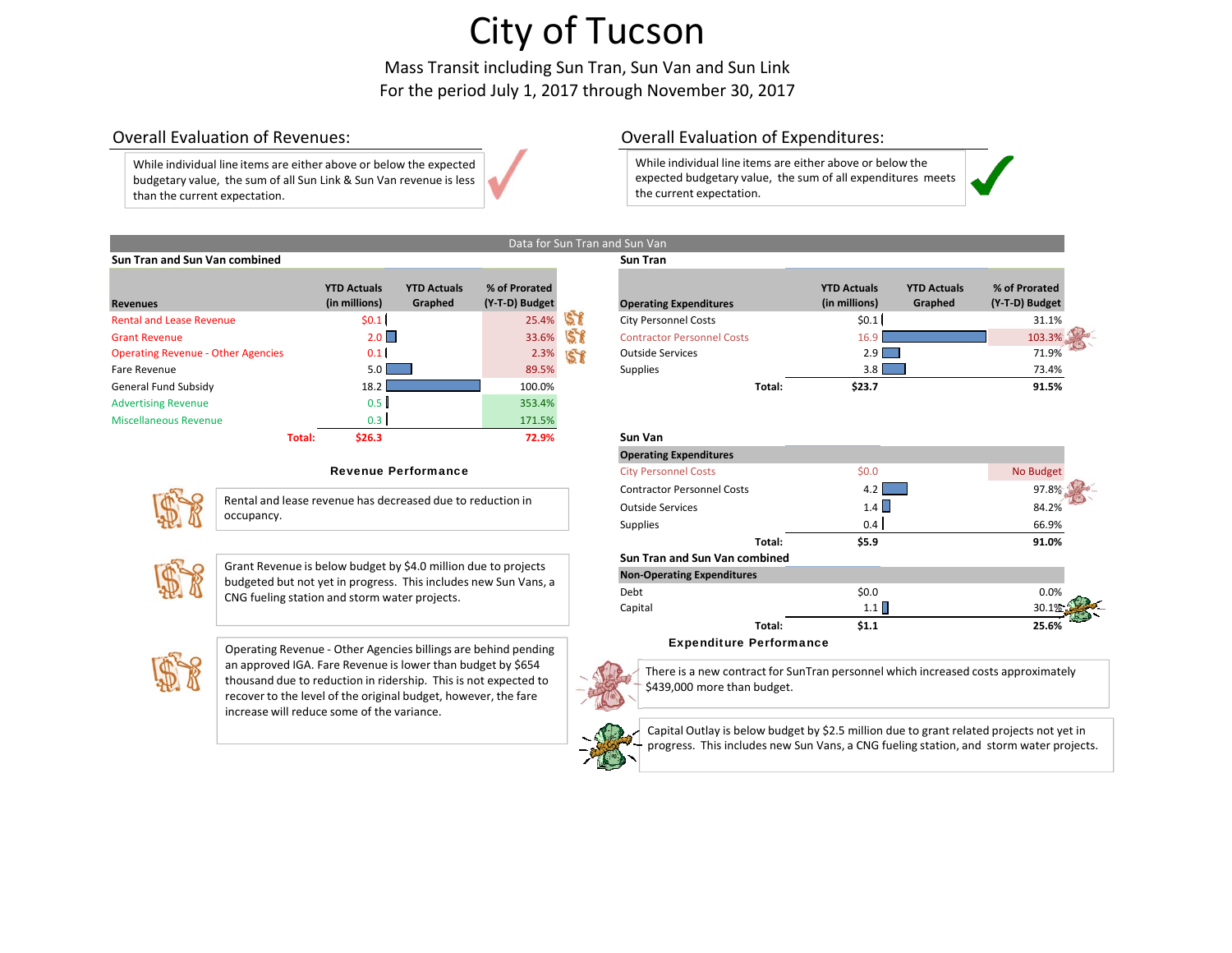Mass Transit including Sun Tran, Sun Van and Sun Link For the period July 1, 2017 through November 30, 2017

### Overall Evaluation

While individual line items are either above or below the expected budgetary value, the sum of all Sun Link revenue is less than the current expectation.

### Overall Evaluation of Expenditures:

While individual line items are either above or below the expected budgetary value, the sum of all Sun Link expenditures meets the current expectation.



#### **SunLink Sun Link**

| <b>Revenues</b>                           |        | <b>YTD Actuals</b><br>(in millions) | <b>YTD Actuals</b><br>Graphed | % of Prorated<br>(Y-T-D) Budget |                         | <b>Operating Expenditures</b>     | <b>YTD Actuals</b><br>(in millions) | <b>YTD Actuals</b><br>Graphed | % of Prorated<br>(Y-T-D) Budget |
|-------------------------------------------|--------|-------------------------------------|-------------------------------|---------------------------------|-------------------------|-----------------------------------|-------------------------------------|-------------------------------|---------------------------------|
| <b>Grant Revenue</b>                      |        | \$0.0\$                             |                               | No Budget                       |                         | <b>City Personnel Costs</b>       | \$0.0\$                             |                               | No Budget                       |
| <b>Operating Revenue - Other Agencies</b> |        | 0.3                                 |                               | 60.0%                           |                         | <b>Contractor Personnel Costs</b> | 0.7                                 |                               | 94.7%                           |
| Fare Revenue                              |        | $0.2$                               |                               | 78.7%                           | <b>Outside Services</b> |                                   | 0.ጸ                                 |                               | 117.8%                          |
| <b>General Fund Subsidy</b>               |        | \$1.3                               |                               | 100.0%                          | <b>Supplies</b>         |                                   | 0.1                                 |                               | 94.7%                           |
| <b>Advertising Revenue</b>                |        | $0.2$ $\Box$                        |                               | 247.0%                          |                         | Total:                            | \$1.6                               |                               | 105.0%                          |
| <b>Miscellaneous Revenue</b>              |        | 0.0 <sub>1</sub>                    |                               | 148.5%                          |                         |                                   |                                     |                               |                                 |
|                                           | Total: | \$2.0                               |                               | 93.0%                           | Sun Link                |                                   |                                     |                               |                                 |

|                                | <b>YTD Actuals</b> | <b>YTD Actuals</b> | % of Prorated  |                                   | <b>YTD Actuals</b> | <b>YTD Actuals</b> | % of Prorated  |
|--------------------------------|--------------------|--------------------|----------------|-----------------------------------|--------------------|--------------------|----------------|
| nues                           | (in millions)      | Graphed            | (Y-T-D) Budget | <b>Operating Expenditures</b>     | (in millions)      | Graphed            | (Y-T-D) Budget |
| t Revenue                      | \$0.0              |                    | No Budget      | <b>City Personnel Costs</b>       | \$0.0              |                    | No Budget      |
| ating Revenue - Other Agencies | $0.3 \parallel$    |                    | 60.0%          | <b>Contractor Personnel Costs</b> |                    |                    | 94.7%          |
| Revenue                        | 0.2                |                    | 78.7%          | <b>Outside Services</b>           |                    |                    | 117.8%         |
| ral Fund Subsidy               |                    |                    | 100.0%         | Supplies                          | 0.1                |                    | 94.7%          |
| rtising Revenue                | 0.2 I              |                    | 247.0%         | Total:                            | \$1.6              |                    | 105.0%         |

### **Total: \$2.0 93.0% Sun Link**

| \$0.0 | 0.0% |
|-------|------|
| 0.0   | 0.0% |
| \$0.0 | 0.0% |
|       |      |

### Revenue Performance **Expenditure Performance**



Payments from Other Agencies occur on <sup>a</sup> quarterly basis. Whereas the budget is shown in equal monthly portions. Payments received will be in line with budgeted amounts as of December 31, 2017.



Fare Revenues are under budget due to lower than budgeted ridership.

Payroll Expenses for Sun Link Services is less than budgeted; the management

company is behind posting payroll to ledger.



Outside Services variance consists of \$300,000 in public relations and consulting fees designed to increase ridership.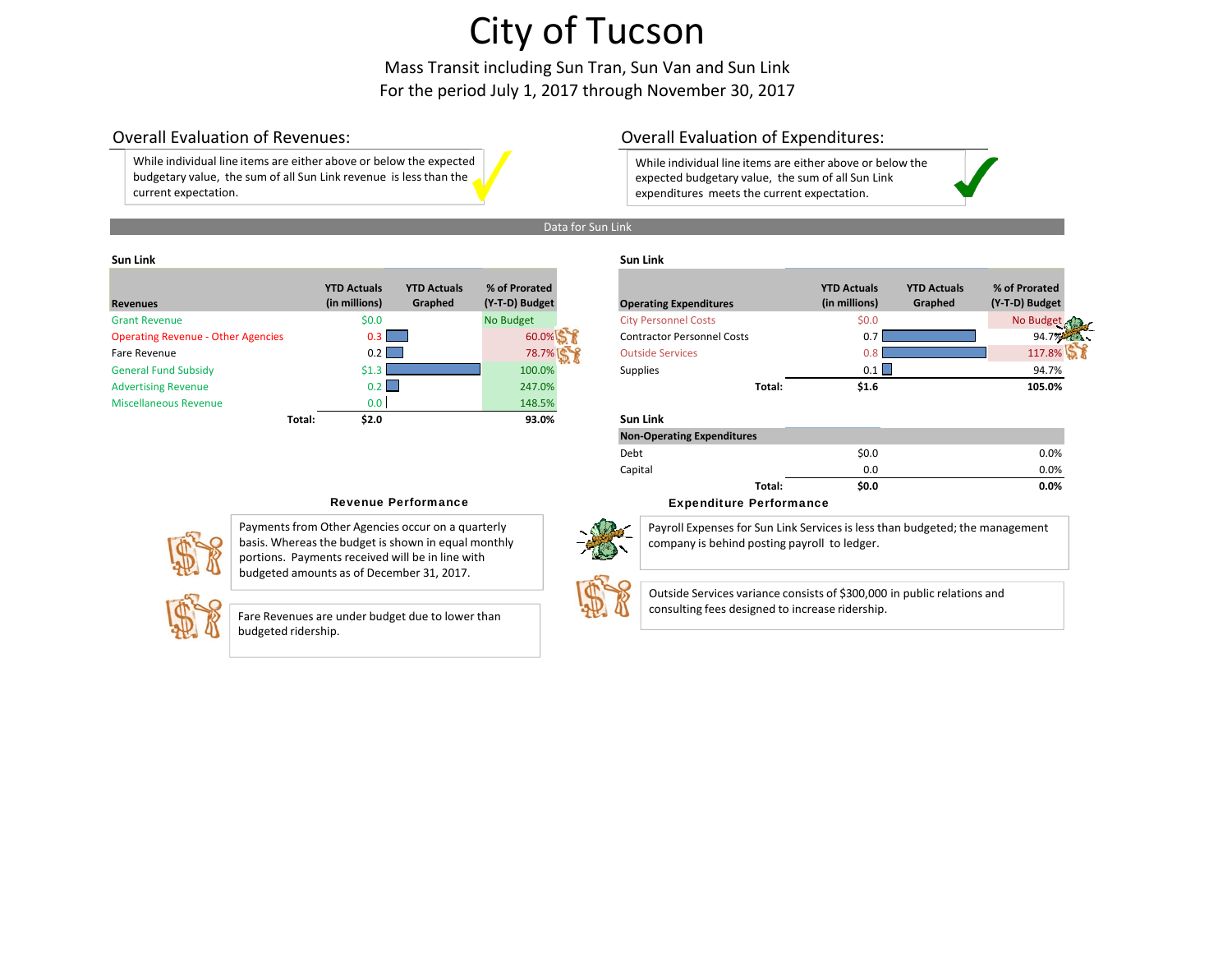Water Utility Fund For the period July 1, 2017 through November 30, 2017

### Overall Evaluation

All revenue



|                                | <b>YTD Actuals</b>                | <b>YTD Actuals</b> | % of Prorated (Y- |                               |        | <b>YTD Actuals</b> | <b>YTD Actuals</b> | % of Prorated (Y |
|--------------------------------|-----------------------------------|--------------------|-------------------|-------------------------------|--------|--------------------|--------------------|------------------|
| <b>Revenues</b>                | (in millions)                     | Graphed            | T-D) Budget       | <b>Operating Expenditures</b> |        | (in millions)      | Graphed            | T-D) Budget      |
| <b>Metered Water Sales</b>     | \$75.7                            |                    | 125.2%            | Salaries, Wages, Benefits     |        | \$17               |                    | 109.9%           |
| Other Fees Charged for Service | $25.3 \textcolor{white}{\bullet}$ |                    | 121.6%            | <b>Contractual Services</b>   |        | 32.4               |                    | 99.3%            |
| <b>Capital Contributions</b>   | $1.3 \text{ }$                    |                    | 109.5%            | Commodities                   |        | 3.1                |                    | 73.2%            |
| Investment Income              | 0.3                               |                    | 158.7%            | Interest Expense              |        | 7.1                |                    | 31.0%            |
| Grants                         | 0.0                               |                    | 0.0%              | <b>Miscellaneous Expense</b>  |        | 0.6                |                    | No Budget        |
| <b>Miscellaneous Revenue</b>   | 3.7 <sub>II</sub>                 |                    | 307.4%            | <b>Net Transfers</b>          |        | 0.8                |                    | No Budget        |
| Total:                         | \$106.3                           |                    | 126.2%            |                               | Total: | \$61.0             |                    | 82.6%            |

### Overall Evaluation of Expenditures:

In total, expenditures are within the current expectation.

|                         | <b>YTD Actuals</b> | <b>YTD Actuals</b> | % of Prorated (Y- |                               |        | <b>YTD Actuals</b> | <b>YTD Actuals</b> | % of Prorated (Y- |
|-------------------------|--------------------|--------------------|-------------------|-------------------------------|--------|--------------------|--------------------|-------------------|
| es.                     | (in millions)      | Graphed            | T-D) Budget       | <b>Operating Expenditures</b> |        | (in millions)      | Graphed            | T-D) Budget       |
| d Water Sales           | \$75.              |                    | 125.2%            | Salaries, Wages, Benefits     |        | \$17.              |                    | 109.9%            |
| ees Charged for Service | 25.3               |                    | 121.6%            | <b>Contractual Services</b>   |        | 32.4               |                    | 99.3%             |
| <b>Contributions</b>    | 1.3                |                    | 109.5%            | Commodities                   |        | 3.1                |                    | 73.2%             |
| ent Income              | 0.3                |                    | 158.7%            | Interest Expense              |        | 7.1                |                    | 31.0%             |
|                         | 0.0                |                    | 0.0%              | <b>Miscellaneous Expense</b>  |        | 0.6                |                    | No Budget         |
| aneous Revenue          | 3.7 <sub>1</sub>   |                    | 307.4%            | <b>Net Transfers</b>          |        | 0.8                |                    | No Budget         |
| Total:                  | \$106.3            |                    | 126.2%            |                               | Total: | \$61.0             |                    | 82.6%             |

Depreciation does not require the use of funds, so it is not budgeted.

| <b>Depreciation Expense</b> | <b>YTD Actuals</b><br>(in millions) | <b>YTD Actuals</b><br><b>Graphed</b>                             |
|-----------------------------|-------------------------------------|------------------------------------------------------------------|
| Depreciation/Amortization   | 14.5                                | Depreciation will generate once prior<br>fiscal year has closed. |

### Expense Performance

Salaries, Wages, Benefits actual expenditures are higher than budget by \$1.5 million due to unbudgeted employee salary and benefits in billing offices. Water gained 14 people from Environmental Services; <sup>a</sup> budget change is pending.



Interest expense is below budget for the period due to timing of the interest

### Revenue Performance



At the beginning of fiscal year 2018, water rates were increased on metered and reclaimed sales. Water usage is cyclical and the first quarter accounts for 29% of the annual water usage . Water usage as a percent of total reduces over the autumn months.



Other Fees Charged for Service is higher than **Figure 1 as a service is higher than** budget for fiscal year 2018 due to \$2.6 million in Central Arizona Project surcharge fees and reclaimed water sales.

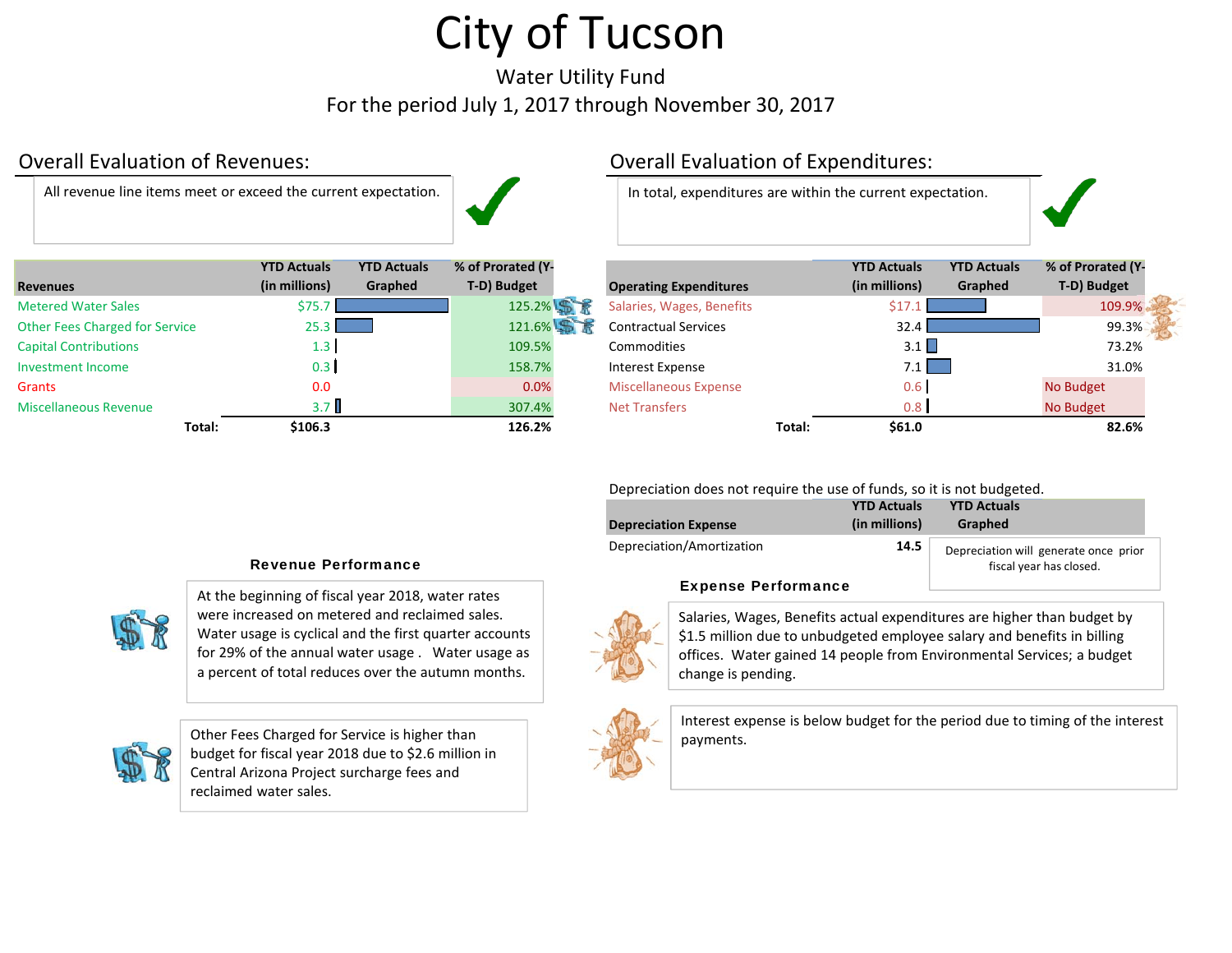### **CITY OF TUCSON, ARIZONA STATEMENT OF NET POSITION TUCSON GOLF ENTERPRISE FUND November 30, 2017**

| <b>ASSETS</b>                                           |                  |
|---------------------------------------------------------|------------------|
| Current assets:                                         |                  |
| Cash and Cash Equivalents                               | \$<br>1,178,711  |
| Accounts Receivable, Net                                | 406,449          |
| Inventories                                             | 227,215          |
| <b>Total current assets</b>                             | 1,812,375        |
| Noncurrent assets:                                      |                  |
| Other Assets - Restricted                               | 40,601           |
| Land and Construction in Progress                       | 2,701,865        |
| Other Capital Assets, Net                               | 11,088,497       |
| Total noncurrent assets                                 | 13,830,963       |
| <b>Total assets</b>                                     | 15,643,338       |
|                                                         |                  |
| <b>LIABILITIES</b><br><b>Current liabilities:</b>       |                  |
| <b>Accounts Payable</b>                                 |                  |
| <b>Accrued Payroll Liabilities</b>                      | 96,202<br>60,283 |
| Interfund Payable                                       | 1,937,661        |
| Due to Other Agencies                                   | 60,101           |
| <b>Accrued Interest Payable</b>                         | 3,155            |
| <b>Refundable Deposits</b>                              |                  |
| <b>Current Portion of Contracts Payable</b>             | 3,372<br>86,154  |
| <b>Advances From Customers</b>                          | 64,192           |
| <b>Total current liabilities</b>                        | 2,311,120        |
|                                                         |                  |
| Noncurrent liabilities:                                 |                  |
| <b>Contracts Payable</b>                                | 67,474           |
| Loans and Notes Payable                                 | 1,554,656        |
| <b>Total noncurrent liabilities</b>                     | 1,622,130        |
| <b>Total liabilities</b>                                | 3,933,250        |
|                                                         |                  |
| <b>NET POSITION</b><br>Net Investment in capital assets | 13,636,734       |
| Unrestricted Amounts (deficit)                          | (1,926,911)      |
| <b>Total net position</b>                               | \$<br>11,709,823 |
|                                                         |                  |